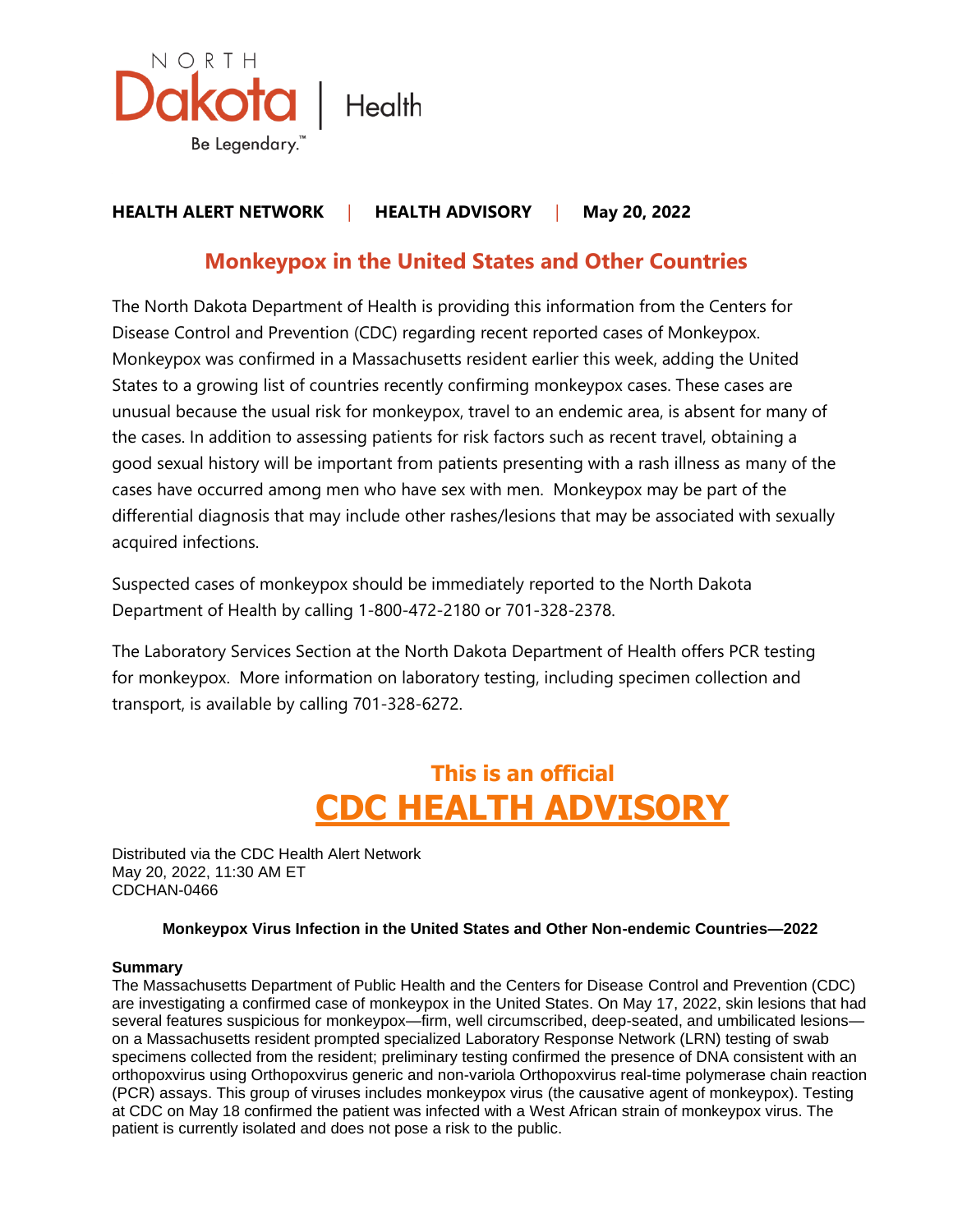Cases of monkeypox have previously been identified in travelers from, or residents of, West African or Central African countries where monkeypox is considered to be endemic. CDC is issuing this Health Alert Network (HAN) Health Advisory to ask clinicians in the United States to be vigilant to the characteristic rash associated with monkeypox. Suspicion for monkeypox should be heightened if the rash occurs in people who 1) traveled to countries with recently confirmed cases of monkeypox, 2) report having had contact with a person or people who have a similar appearing rash or received a diagnosis of confirmed or suspected monkeypox, or 3) is a man who regularly has close or intimate in-person contact with other men, including those met through an online website, digital application ("app"), or at a bar or party. Lesions may be disseminated or located on the genital or perianal area alone. Some patients may present with proctitis, and their illness could be clinically confused with a sexually transmitted infection (STI) like syphilis or herpes, or with varicella zoster virus infection.

#### **Background**

Since May 14, 2022, clusters of monkeypox cases, have been reported in several countries that don't normally have monkeypox. Although previous cases outside of Africa have been associated with travel from Nigeria, most of the recent cases do not have direct travel-associated exposure risks. The United Kingdom Health Security Agency (UKHSA) was the first to announce on May 7, 2022, identification of a recent U.K. case that occurred in a traveler returning from Nigeria. On May 14, 2022, UKHSA announced an unrelated cluster of monkeypox cases in two people living in the same household who have no history of recent travel. On May 16, 2022, UKHSA announced a third temporally clustered group of cases involving four people who self-identify as gay, bisexual, or men who have sex with men (MSM), none of whom have links to the three previously diagnosed patients. Some evidence suggests that cases among MSM may be epidemiologically linked; the patients in this cluster were identified at sexual health clinics. This is an evolving investigation and public health authorities hope to learn more about routes of exposure in the coming days.

[Monkeypox](https://gcc02.safelinks.protection.outlook.com/?url=https%3A%2F%2Fwww.cdc.gov%2Fpoxvirus%2Fmonkeypox%2F&data=05%7C01%7Ckkruger%40nd.gov%7Ccc88438b2ab148e2de5108da3a77d8fa%7C2dea0464da514a88bae2b3db94bc0c54%7C0%7C0%7C637886584093555814%7CUnknown%7CTWFpbGZsb3d8eyJWIjoiMC4wLjAwMDAiLCJQIjoiV2luMzIiLCJBTiI6Ik1haWwiLCJXVCI6Mn0%3D%7C3000%7C%7C%7C&sdata=hswHXStY3zIhgwpn7%2F%2BZ9Jw6rpBogThYjdt75mdO8P8%3D&reserved=0) is a zoonotic infection endemic to several Central and West African countries. The wild animal reservoir is unknown. Before May 2022, cases outside of Africa were reported either among people with recent travel to Nigeria or contact with a person with a confirmed monkeypox virus infection. However, in May 2022, nine patients were confirmed with monkeypox in England; six were among persons without a history of travel to Africa and the source of these infections is unknown.

Monkeypox disease symptoms always involve the characteristic rash, regardless of whether there is disseminated rash. Historically, the rash has been preceded by a prodrome including fever, lymphadenopathy, and often other non-specific symptoms such as malaise, headache, and muscle aches. In the most recent reported cases, prodromal symptoms may not have always occurred; some recent cases have begun with characteristic, monkeypox-like lesions in the genital and perianal region, in the absence of subjective fever and other prodromal symptoms. For this reason, cases may be confused with more commonly seen infections (e.g., syphilis, chancroid, herpes, and varicella zoster). The average incubation period for symptom onset is 5–13 days.

The typical monkeypox lesions involve the following: deep-seated and well-circumscribed lesions, often with central umbilication; and lesion progression through specific sequential stages—macules, papules, vesicles, pustules, and scabs. Synchronized progression occurs on specific anatomic sites with lesions in each stage of development for at least 1–2 days. The scabs eventually fall off<sup>1</sup>. Lesions can occur on the palms and soles, and when generalized, the rash is very similar to that of smallpox including a centrifugal distribution. Monkeypox can occur concurrently with other rash illnesses, including varicella-zoster virus and herpes simplex virus infections. Case fatality for monkeypox is reported to range between 1 and 11%. Confirmatory laboratory diagnostic testing for monkeypox is performed using real-time polymerase chain reaction assay on lesion-derived specimens.

A person is considered infectious from the onset of symptoms and is presumed to remain infectious until lesions have crusted, those crusts have separated, and a fresh layer of healthy skin has formed underneath. Human-to-human transmission occurs through large respiratory droplets and by direct contact with body fluids or lesion material. Respiratory droplets generally cannot travel more than a few feet, so prolonged face-toface contact is required. Indirect contact with lesion material through fomites has also been documented. Animal-to-human transmission may occur through a bite or scratch, preparation of wild game, and direct or indirect contact with body fluids or lesion material.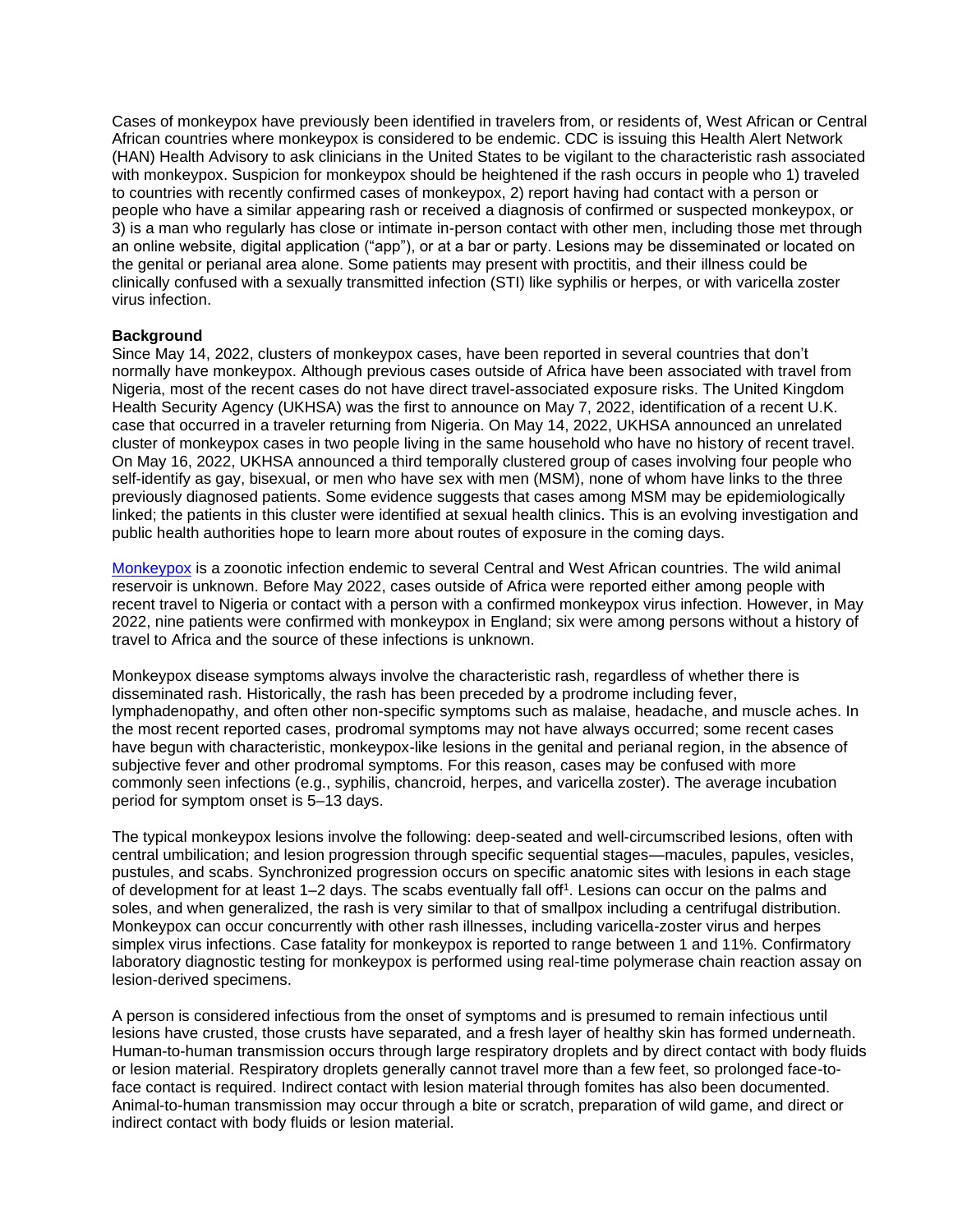There is no specific treatment for monkeypox virus infection, although antivirals developed for use in patients with smallpox may prove beneficial<sup>2</sup>. Persons with direct contact (e.g., exposure to the skin, crusts, bodily fluids, or other materials) or indirect contact (e.g., presence within a six-foot radius in the absence of an N95 or filtering respirator for ≥3 hours) with a patient with monkeypox should be monitored by health departments; depending on their level of risk, some persons may be candidates for post-exposure prophylaxis with smallpox vaccine under an Investigational New Drug protocol after consultation with public health authorities.

# **Recommendations for Clinicians**

- If clinicians identify patients with a rash that could be consistent with monkeypox, especially those with a recent travel history to a country where monkeypox has been reported, monkeypox should be considered as a possible diagnosis. The rash associated with monkeypox involves vesicles or pustules that are deep-seated, firm or hard, and well-circumscribed; the lesions may umbilicate or become confluent and progress over time to scabs. Presenting symptoms typically include fever, chills, the distinctive rash, or new lymphadenopathy; however, onset of perianal or genital lesions in the absence of subjective fever has been reported. The rash associated with monkeypox can be confused with other diseases that are more commonly encountered in clinical practice (e.g., secondary syphilis, herpes, chancroid, and varicella zoster). However, a high index of suspicion for monkeypox is warranted when evaluating people with the characteristic rash, particularly for the following groups: men who report sexual contact with other men and who present with lesions in the genital/perianal area, people reporting a significant travel history in the month before illness onset or people reporting contact with people who have a similar rash or have received a diagnosis of suspected or confirmed monkeypox.
- Information on infection prevention and control in healthcare settings is provided on the CDC website: [Infection Control: Hospital | Monkeypox | Poxvirus | CDC.](https://gcc02.safelinks.protection.outlook.com/?url=https%3A%2F%2Fwww.cdc.gov%2Fpoxvirus%2Fmonkeypox%2Fclinicians%2Finfection-control-hospital.html&data=05%7C01%7Ckkruger%40nd.gov%7Ccc88438b2ab148e2de5108da3a77d8fa%7C2dea0464da514a88bae2b3db94bc0c54%7C0%7C0%7C637886584093712018%7CUnknown%7CTWFpbGZsb3d8eyJWIjoiMC4wLjAwMDAiLCJQIjoiV2luMzIiLCJBTiI6Ik1haWwiLCJXVCI6Mn0%3D%7C3000%7C%7C%7C&sdata=jItZlIx44tvw82hykPdbmWQ67salW1uVj42Uqe%2BEMTQ%3D&reserved=0) CDC is currently reviewing this information to consider the need for updates.
- Clinicians should consult their state health department [\(State Contacts\)](https://gcc02.safelinks.protection.outlook.com/?url=https%3A%2F%2Fresources.cste.org%2Fepiafterhours&data=05%7C01%7Ckkruger%40nd.gov%7Ccc88438b2ab148e2de5108da3a77d8fa%7C2dea0464da514a88bae2b3db94bc0c54%7C0%7C0%7C637886584093712018%7CUnknown%7CTWFpbGZsb3d8eyJWIjoiMC4wLjAwMDAiLCJQIjoiV2luMzIiLCJBTiI6Ik1haWwiLCJXVCI6Mn0%3D%7C3000%7C%7C%7C&sdata=ZUf%2FAlVSmBkG%2BMgSj%2FmXTrb0F6QomBmwCUv9vM9Qnkc%3D&reserved=0) if they suspect monkeypox; if the health department cannot be reached, CDC can be contacted through the CDC Emergency Operations Center (770-488-7100) as soon as monkeypox is suspected.
	- $\circ$  All specimens should be sent through the state and territorial public health department, unless authorized to send them directly to CDC.

# **Recommendations for Health Departments**

- If monkeypox is suspected, CDC should be consulted through the CDC Emergency Operations Center (770-488-7100).
	- $\circ$  Appropriately collected samples can be sent to CDC or an appropriate Laboratory **[Response Network](https://gcc02.safelinks.protection.outlook.com/?url=https%3A%2F%2Femergency.cdc.gov%2Flrn%2Findex.asp&data=05%7C01%7Ckkruger%40nd.gov%7Ccc88438b2ab148e2de5108da3a77d8fa%7C2dea0464da514a88bae2b3db94bc0c54%7C0%7C0%7C637886584093712018%7CUnknown%7CTWFpbGZsb3d8eyJWIjoiMC4wLjAwMDAiLCJQIjoiV2luMzIiLCJBTiI6Ik1haWwiLCJXVCI6Mn0%3D%7C3000%7C%7C%7C&sdata=QXGFrmRFUxJ0DWSLKVCAmvj4od3KTQC3FUJGweXM8Oc%3D&reserved=0) laboratory for testing by PCR.**
- Laboratory Response Network laboratories can provide orthopoxvirus testing on lesion specimens that clinicians obtain from suspected patients; confirmatory monkeypox virus-specific testing at CDC requires a dry lesion swab specimen. [Collect](https://gcc02.safelinks.protection.outlook.com/?url=https%3A%2F%2Fwww.cdc.gov%2Fpoxvirus%2Fmonkeypox%2Fclinicians%2Fprep-collection-specimens.html&data=05%7C01%7Ckkruger%40nd.gov%7Ccc88438b2ab148e2de5108da3a77d8fa%7C2dea0464da514a88bae2b3db94bc0c54%7C0%7C0%7C637886584093712018%7CUnknown%7CTWFpbGZsb3d8eyJWIjoiMC4wLjAwMDAiLCJQIjoiV2luMzIiLCJBTiI6Ik1haWwiLCJXVCI6Mn0%3D%7C3000%7C%7C%7C&sdata=tSpE8d7TBKsAxcz3%2BjXQvtb8mEdOcFlgfB2CPan9Hv0%3D&reserved=0) multiple specimens for preliminary and confirmatory testing as follows: 1) Vigorously swab or brush lesion with two separate sterile dry polyester or Dacron swabs; 2) Break off end of applicator of each swab into a 1.5- or 2-mL screw-capped tube with O-ring or place each entire swab in a separate sterile container. Do not add or store in viral or universal transport media.
- After diagnosis of monkeypox, begin contact tracing of individuals who may have been exposed to the patient while the patient was symptomatic. Contacts should be monitored for 21 days after their last date of contact with the patient.
- Share this HAN Health Advisory with relevant healthcare provider networks, including STI clinics that may not always receive CDC HAN messages.

# **Recommendations for the Public**

• Based on limited information available at this time, risk to the public appears low. Some people who may have symptoms of monkeypox, such as characteristic rashes or lesions, should contact their healthcare provider for a risk assessment. This includes anyone who 1) traveled to countries where monkeypox cases have been reported2) reports contact with a person who has a similar rash or received a diagnosis of confirmed or suspected monkeypox, or 3) is a man who has had